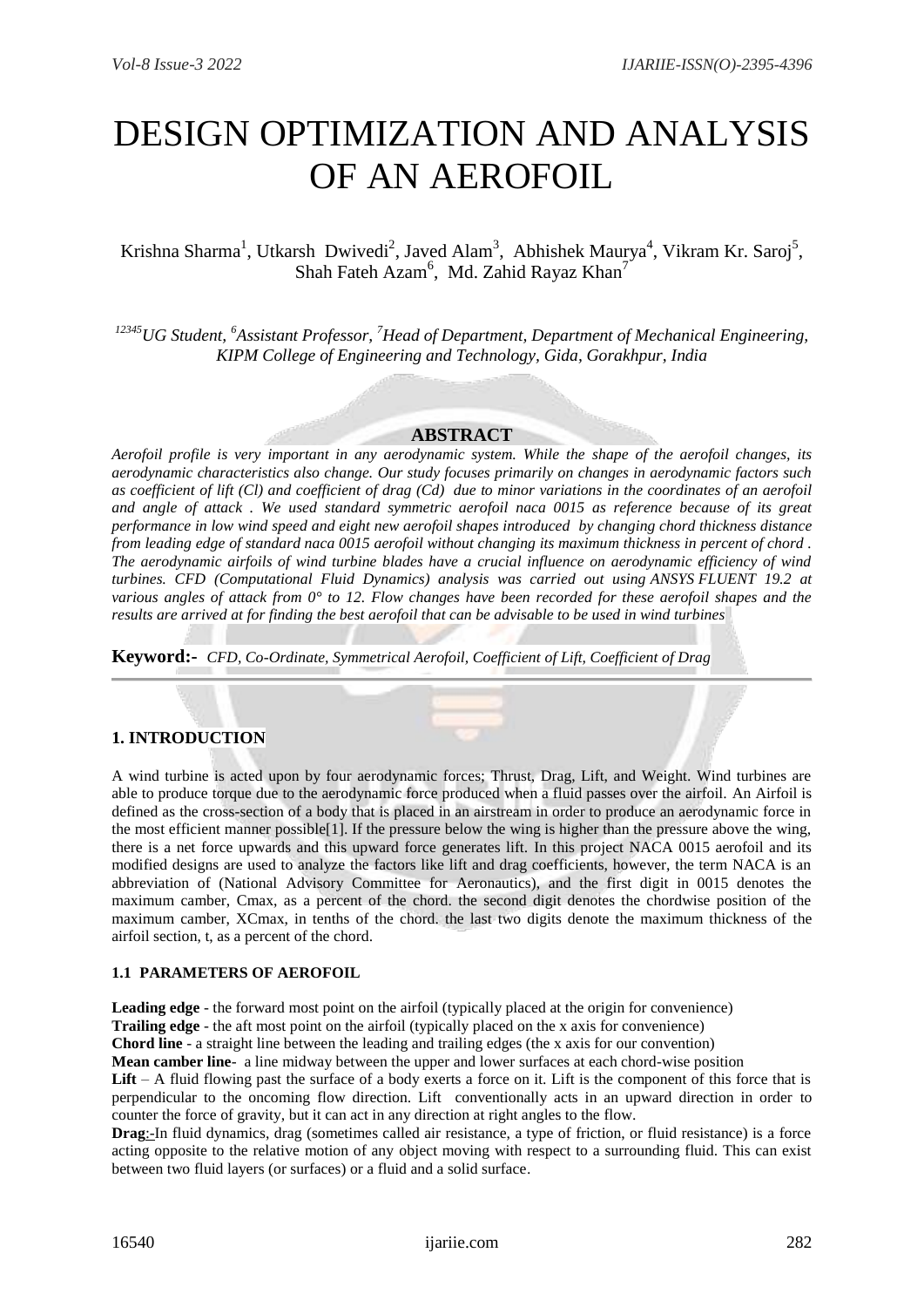

**Angle of attack**::- Angle between the relative wind and chord line

#### **1.2 KEY ELEMENT OF CFD**

All the analyses were performed on Ansys 19.2 in this project. Ansys is an Engineering simulation software, it uses finite element analysis software to simulate computer models of structure or any machine component for analyzing the fluid flow or other attributes. Ansys is used to determine how a model will function with different specifications, without building a prototype or without conducting any kind of crash tests. And Due to the nonlinear behavior of the Navier-Stokes equations, solving a whole 3D turbulent flow model of a wind turbine rotor with the finest details in a time-dependent way is very difficult based on methods such as direct numerical simulation (DNS). Other options like large eddy simulation and detached eddy simulation methods are also applied in wind turbine aerodynamics by some researchers[2]. However, to be computationally cost-efficient, RANS equations are most generally wont to model the change of flow domain caused by turbulence around turbine blades. To obtain a reasonably accurate solution for wind turbine aerodynamics, three key elements are involved:

- (1) A good mesh quality.
- (2) An advanced turbulence model.
- (3) An accurate solve scheme.

#### **2. LITEREATURE REVIEW**

Energy is essential to human civilization development. With the progress of economics and socialization, there's an expanding demand for renewable energy resources to secure energy supply, like solar energy, wind generation, tide and wave power, etc. As a clean natural resource, wind generation plays a more and more important role in modern life. according to Wikipedia Wind power accounts for nearly 10% of India's total installed power generation capacity and generated 62.03 TWh in the year 2018–19, which is nearly 4% of total electricity generation[3] A wind turbine converts kinetic energy into mechanical power through a rotor and then converts the mechanical power into electric power through a generator which is linked to the rotor with and without a gearbox. Various kind of wind turbines is designed to take advantage of wind power based on the principles of aerodynamics. Depending on the wind turbine rotor orientation, there are two types of wind turbines, horizontal axis wind turbine (HAWT) and vertical axis wind turbine (VAWT). Generally speaking, consistent with turbine capacity (size), modern wind turbines are often classified as small wind turbines (below 50kW), medium-size turbines (50kW~250kW), and enormous wind turbines (above 250kW). Several kinds of research have been carried out at different angles of attack and it is found that for naca 0015 drag coefficient has a minimum value at 70 angles of attack [4]. Its been also found from the study that the lift-to-drag ratio first increases monotonically from 00 angle of attack to 100 angle of attack and then due to an increase in form drag(Pressure Drag) lift-to-drag ratio decreases[5].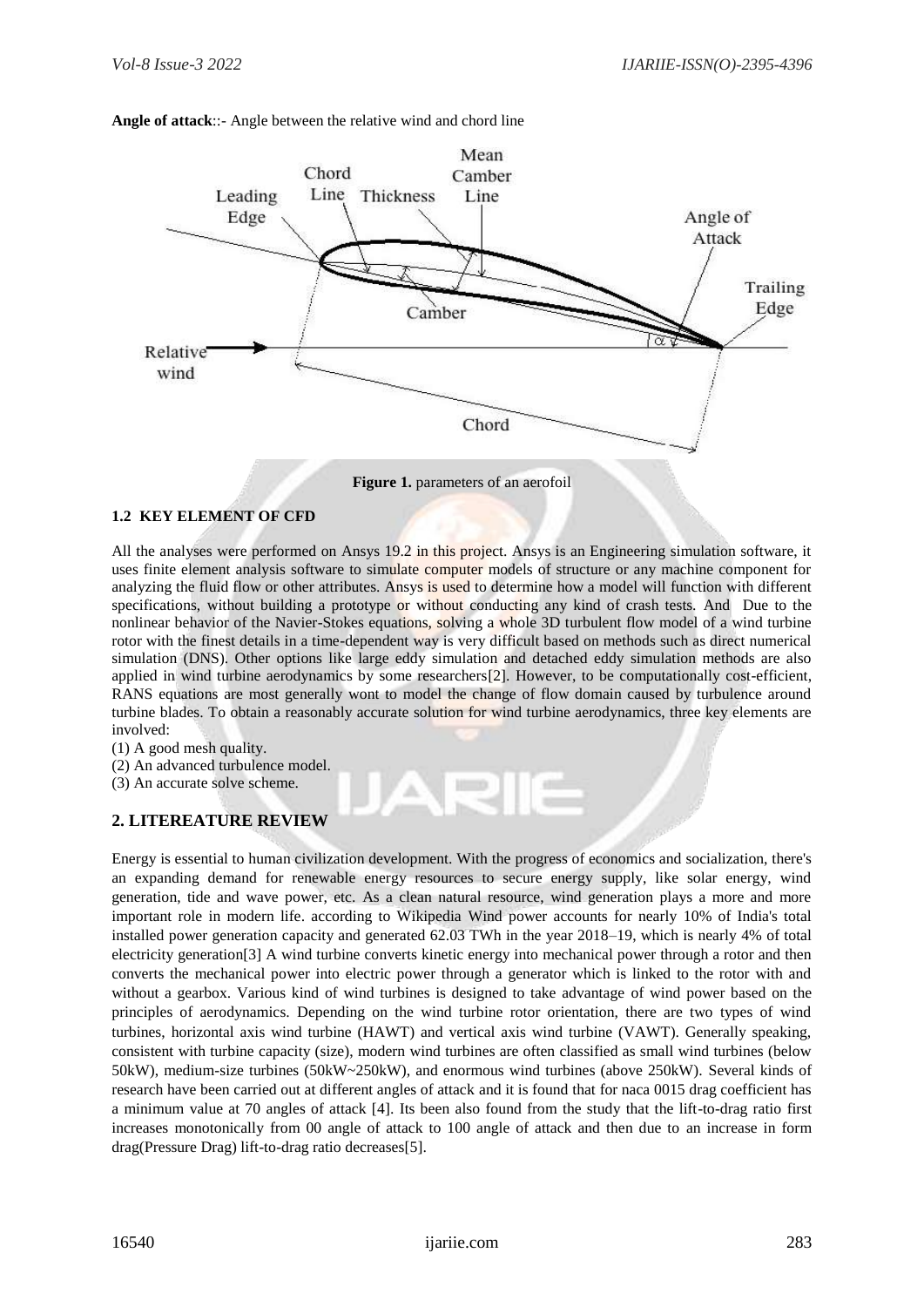## **3. PROJECT AIM AND OBJECTIVES**

The exploitation of small horizontal axis wind turbines provides a clean, prospective and viable option for the enhancement of energy supply. To reduce the risk in wind turbine development and improve the performance of the wind turbine systems, a better understanding of how these devices interact with the environment/winds is indispensable. This can be achieved via scaled-model laboratory experiments, full-scale field testing, or numerical modelling. It is clear that the benefits of numerical modelling are lower cost, lower risk and rapid design cycle, although it must be validated against measurements. An efficient approach for modelling the wind turbine blades is the computational fluid dynamics (CFD) method. The majority of the CFD approaches are based on the finite volume method, and discretisation is applied to the control volumes. It is a discretised computational analysis method for exploring the complex flows and wakes near the turbine blades. Moreover, the CFD approach provides a detailed quantitative analysis including blade surface pressure distributions, blade surface shear stress, and field pressure and streamlines. However, a particular CFD modelling is computationally expensive and has not been mature enough to become a design tool

#### **4. NACA 0015 SYMMETRIC AEROFOIL**

The reason to choose the NACA 0015 symmetric aerofoil is that it produces a more lift-to-drag ratio at low wind speed[6] and is the most common kind used for research purposes in most cases. Symmetrical aerofoil reduces the complexity of design and imparts easiness in the design modifications of the aerofoil. The center of pressure remains at a constant position as the upper and lower surfaces are identical in a symmetrical aerofoil. This reduces problems of Cp variations with varying angles of attack of airflow over the aerofoil. With changes in the positions of maximum thickness in percentages of chord and along the chord, the following profiles have been named as per their specification criteria[7]. It is to be noted that the amount of maximum thickness is not disturbed in this research content. The six modified profiles are shown below in Figure 2[8].



**Figure 2.** Six modified aerofoil design[8]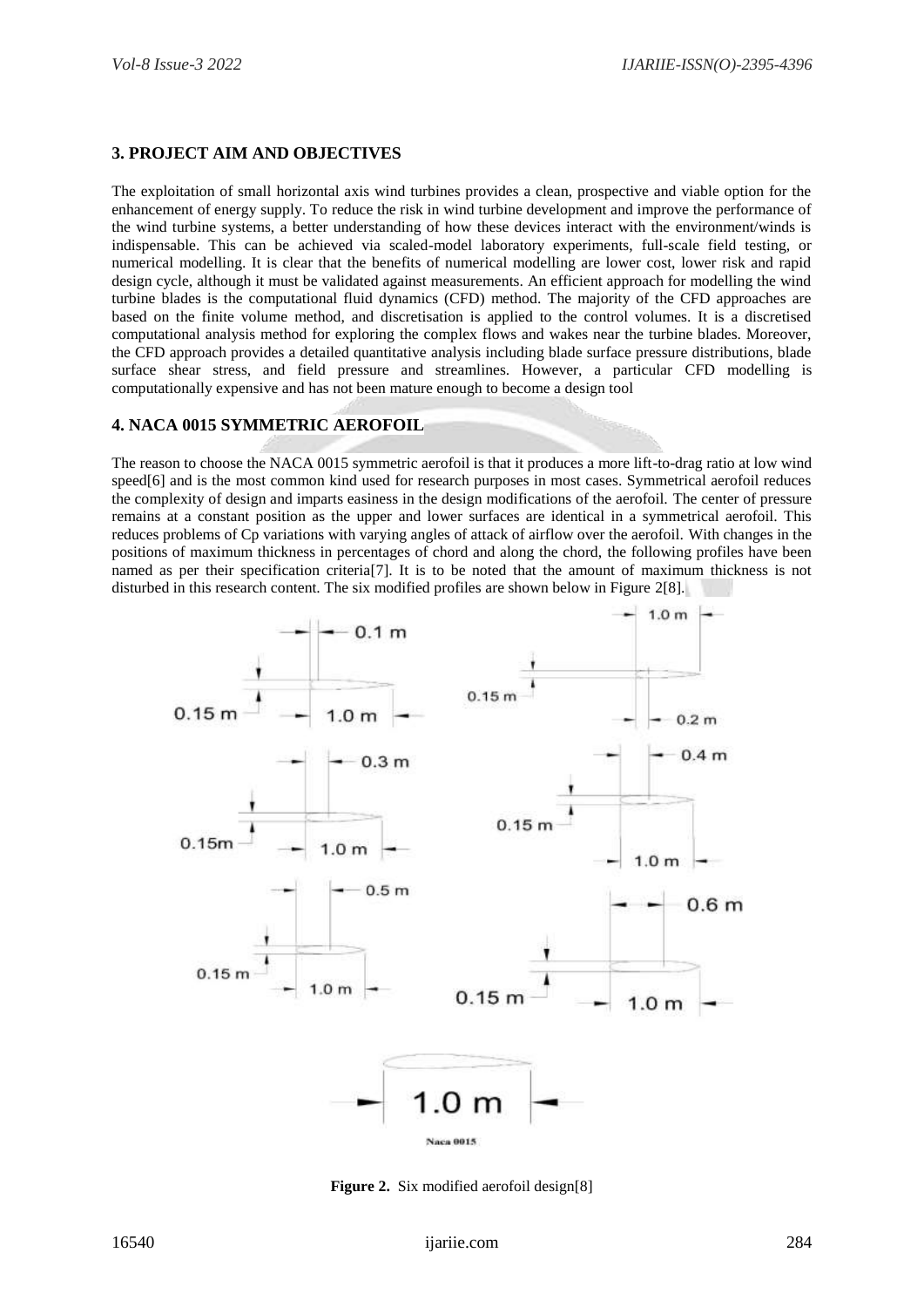## **5. MODELLING AND MESHING**

To model a turbine rotor using the CFD method, a precise 3D geometry of the turbine rotor is required in a digitized format, usually in a "computer-aided design" (CAD) format. A small turbine blade is usually twisted and tapered. The sectional airfoil of the blade may be a shape often with a little rounded leading edge, and a pointy edge or thin blunt edge[9]. A fine resolution of the boundary layer mesh is required to solve the boundary layer around the blade surfaces. To secure an accurate solution in the boundary flow, the dimensionless cell wall distance Y PLUS should be below or at least approximated to 1. And a large-enough flow domain is needed to avoid disturbances from the domain boundary surfaces, and a fine enough time step is preferable to generate a good result. However, a decent match between mesh refinement, mesh quality, domain size, and time step refinement is extremely important to provide a high-quality result.Final modelling and meshing are shown in the figure 3 and figure 4. . In meshing, element size is 15e-3 meter and airfoil model discretized into 277263 nodes and 1096404 elements.



**Figure 4.** Final meshing(front view)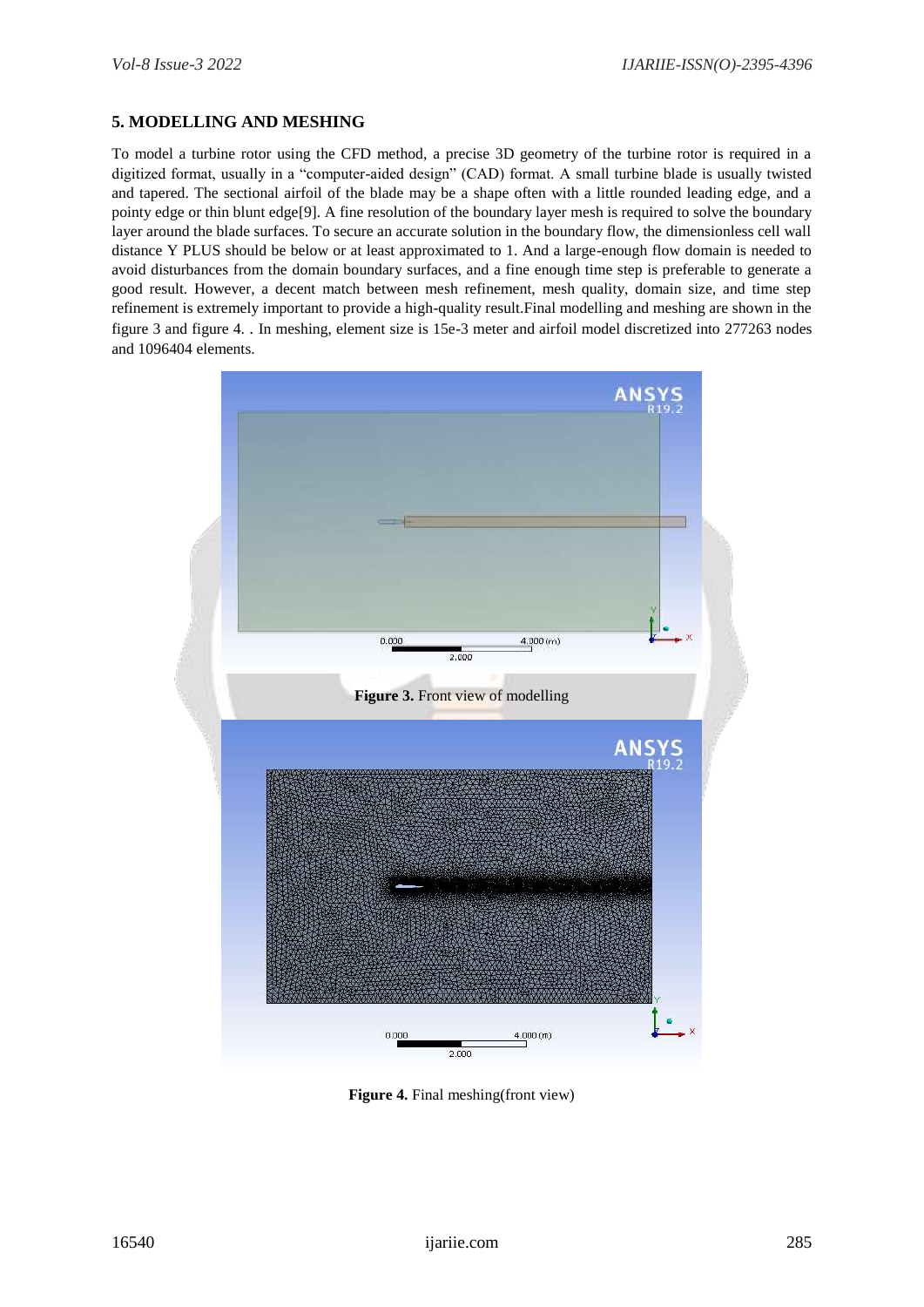## **6. SIMULATION**

The ANSYS-Fluent (version- 19.2) was used to analyze the flow analysis of flowing fluid over the airfoils. Imported CAD file of an airfoil in Workbench to generate a two-dimensional geometry of airfoil and also generated a twodimensional region around the geometry of airfoil as a flow region for flowing fluid and it's assumed that fluid flow in the z-direction is negligible. All the boundary conditions are applied with an option of Double Precision for all the airfoils in 3-D dimension. K-OMEGA SST MODEL (2 equation) flow equation has been chosen for the analysis of flowing fluid. The flowing fluid is considered an Air-Ideal gas and the flow of the flowing fluid is steady. The flow conditions are shown in the table below.

|  | Table 1. Flow parameters set in fluent19.2 |  |
|--|--------------------------------------------|--|
|  |                                            |  |

| General                   |                           |  |  |
|---------------------------|---------------------------|--|--|
| Solver                    | Pressure based            |  |  |
| Time                      | Steady                    |  |  |
| Models                    |                           |  |  |
| <b>Viscous</b>            | k-omega (SST 2-equeation) |  |  |
|                           | Material                  |  |  |
| Fluid                     | Air                       |  |  |
| <b>Fluid Density</b>      | $1.225$ kg/m3             |  |  |
| <b>Fluid Viscocity</b>    | 1.7895e-05 kg/m-s         |  |  |
| <b>Boundary Condition</b> |                           |  |  |
| Inlet velocity            | 10m/s                     |  |  |
| Outlet pressure(gauge)    | 0 Pa                      |  |  |
| Shear condition           | No slip                   |  |  |
|                           | <b>Solution Methods</b>   |  |  |
| Gradient                  | Least squares cell based  |  |  |
| Pressure                  | Second order              |  |  |
| Momentum                  | Second order upwind       |  |  |
| Intialization             | Hybrid Initialization     |  |  |
|                           |                           |  |  |

## **7. RESULT**

#### **7.1 COEFFICIENT OF LIFT**

Lift is a mechanical force that's generated by a solid object passing through a fluid and this force opposes the weight of the flying object and holds it within the air. The lift is generated by the difference in velocity of the flying object and the fluid, around that flying object[10]. It takes no difference whether the thing is passing through the fluid or the fluid is flowing over an object.Coefficient of Lift is generated over the seven airfoils at different angle of attack to perform a comparative analysis of these airfoils on the basis of their predicted lift coefficient at angle of attack from  $0^0$  to 12<sup>0</sup>. Table 2 and Chart1 represents the variation of lift coefficient at different angle of attack for these seven airfoils.



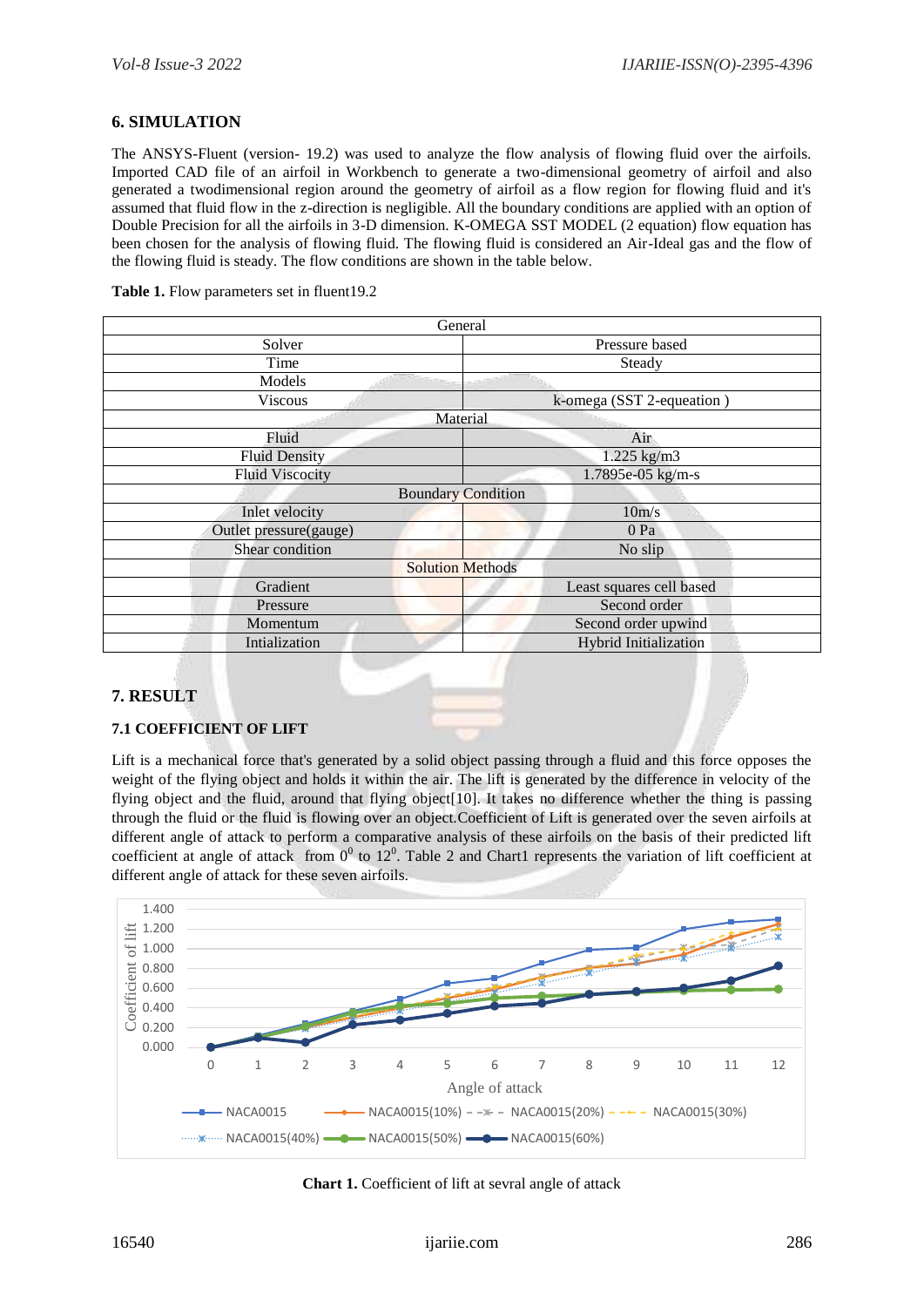|                                                                                                            | <b>AEROFOILS</b> |              |               |               |               |               |              |              |  |
|------------------------------------------------------------------------------------------------------------|------------------|--------------|---------------|---------------|---------------|---------------|--------------|--------------|--|
|                                                                                                            |                  | <b>NACA</b>  | <b>NACA</b>   | <b>NACA</b>   | <b>NACA</b>   | <b>NACA</b>   | <b>NACA</b>  | <b>NACA</b>  |  |
|                                                                                                            |                  | 0015         | $0015(10\%)$  | 0015(20%)     | $0015(30\%)$  | $0015(40\%)$  | $0015(50\%)$ | $0015(60\%)$ |  |
|                                                                                                            | $\Omega$         | $3.0E - 0.5$ | 3.08E-05      | 5.780E-05     | 2.980E-05     | 6.580E-05     | 5.462E-05    | 2.910E-05    |  |
|                                                                                                            |                  | $1.2E - 01$  | 1.013E-01     | 1.060E-01     | 9.990E-02     | 9.767E-02     | 1.020E-01    | 9.677E-02    |  |
|                                                                                                            | 2                | $2.4E-01$    | 2.038E-01     | 2.082E-01     | 2.154E-01     | 1.889E-01     | 2.150E-01    | 5.070E-02    |  |
| <b>ANGLE</b>                                                                                               | 3                | 3.7E-01      | 3.054E-01     | 3.142E-01     | 3.140E-01     | 2.819E-01     | 3.510E-01    | 2.290E-01    |  |
| OF                                                                                                         | 4                | 4.9E-01      | 3.988E-01     | 4.060E-01     | 4.109E-01     | 3.709E-01     | 4.220E-01    | 2.770E-01    |  |
| <b>ATTACK</b>                                                                                              | 5.               | $6.5E-01$    | 5.006E-01     | 5.161E-01     | 5.135E-01     | 4.640E-01     | 4.450E-01    | 3.446E-01    |  |
|                                                                                                            | 6                | $7.0E-01$    | 5.877E-01     | 6.133E-01     | 6.099E-01     | 5.530E-01     | 5.010E-01    | 4.190E-01    |  |
|                                                                                                            | 7                | 8.6E-01      | 7.147E-01     | 7.163E-01     | 7.088E-01     | 6.510E-01     | 5.200E-01    | 4.472E-01    |  |
|                                                                                                            | 8                | 9.9E-01      | 8.100E-01     | 8.045E-01     | 7.981E-01     | 7.540E-01     | 5.390E-01    | 5.370E-01    |  |
|                                                                                                            | 9                | $1.0E + 0$   | 8.510E-01     | 9.098E-01     | 9.348E-01     | 8.631E-01     | 5.600E-01    | 5.677E-01    |  |
|                                                                                                            | 10               | $1.2E + 0$   | 9.438E-01     | $1.013E + 00$ | 9.993E-01     | 9.030E-01     | 5.760E-01    | 6.012E-01    |  |
|                                                                                                            | 11               | $1.3E+0$     | $1.120E + 00$ | $1.043E + 00$ | $1.163E + 00$ | $1.006E + 00$ | 5.830E-01    | 6.757E-01    |  |
|                                                                                                            | 12               | $1.3E + 0.$  | $1.250E + 00$ | $1.210E + 00$ | $1.202E + 00$ | $1.120E + 00$ | 5.900E-01    | 8.264E-01    |  |
| Note-10% means the maximum thickness of an aerofoil is at 10 percent of chord length from the leading edge |                  |              |               |               |               |               |              |              |  |

**TABLE 2:-** Coefficient of lift at sevral angle of attack for modified aerofoils

## **7.2 COEFFICIENT OF DRAG**

Coefficient of drag is generated over the seven airfoils at different angle of attack to perform a comparative analysis of these airfoils on the basis of their predicted drag coefficient at angle of attack from  $0^0$  to  $12^0$ . Table 3 and Chart 2 represents the variation of drag coefficient at different angle of attack for these seven airfoils.



**Chart 2.** Coefficient of drag at sevral angle of attack

**TABLE 3:-** Coefficient of drag at sevral angle of attack for modified aerofoils

|                     | <b>AEROFOILS</b> |              |              |             |              |              |              |              |  |
|---------------------|------------------|--------------|--------------|-------------|--------------|--------------|--------------|--------------|--|
|                     |                  | <b>NACA</b>  | <b>NACA</b>  | <b>NACA</b> | <b>NACA</b>  | <b>NACA</b>  | <b>NACA</b>  | <b>NACA</b>  |  |
|                     |                  | 0015         | $0015(10\%)$ | 0015(20%)   | $0015(30\%)$ | $0015(40\%)$ | $0015(50\%)$ | $0015(60\%)$ |  |
|                     | $\theta$         | $6.9E-03$    | 4.56E-03     | 7.20E-03    | 5.32E-03     | 6.84E-03     | 5.65E-03     | 4.89E-03     |  |
|                     | 1                | $9.0E-03$    | 6.80E-03     | 9.14E-03    | 7.81E-03     | 7.13E-03     | 8.36E-03     | 7.44E-03     |  |
|                     | $\overline{2}$   | $9.2E - 0.3$ | 7.56E-03     | 8.98E-03    | 8.42E-03     | 7.05E-03     | 7.34E-03     | 2.43E-03     |  |
| <b>ANGLE</b>        | 3                | 9.9E-03      | 9.84E-03     | 9.21E-03    | 8.51E-03     | 7.25E-03     | 8.89E-03     | 8.30E-03     |  |
| OF<br><b>ATTACK</b> | 4                | 1.0E-02      | 9.92E-03     | 8.77E-03    | 8.62E-03     | 7.81E-03     | 9.77E-03     | 9.72E-03     |  |
|                     | 5                | $1.2E-02$    | 1.01E-02     | 9.27E-03    | 9.39E-03     | 8.94E-03     | 9.87E-03     | 1.25E-02     |  |
|                     | 6                | 1.1E-02      | 8.74E-03     | 9.51E-03    | 1.03E-02     | 1.02E-02     | 1.08E-02     | 5.82E-03     |  |
|                     |                  | 1.3E-02      | 1.02E-02     | 1.05E-02    | 1.14E-02     | 1.26E-02     | 1.20E-02     | 1.64E-02     |  |
|                     | 8                | 1.3E-02      | 1.10E-02     | $1.12E-02$  | 1.34E-02     | 1.43E-02     | 1.27E-02     | $2.24E-02$   |  |
|                     | 9                | 1.3E-02      | 1.14E-02     | 1.25E-02    | 1.59E-02     | 1.71E-02     | 1.37E-02     | 2.42E-02     |  |
|                     | 10               | 1.6E-02      | 1.21E-02     | 1.40E-02    | 1.76E-02     | 1.88E-02     | 1.49E-02     | 2.70E-02     |  |
|                     | 11               | 1.8E-02      | 1.45E-02     | 1.51E-02    | 2.15E-02     | 2.21E-02     | 1.59E-02     | 3.26E-02     |  |
|                     | 12               | $2.0E-02$    | 1.69E-02     | 1.96E-02    | 2.39E-02     | $2.63E-02$   | 1.74E-02     | 4.30E-02     |  |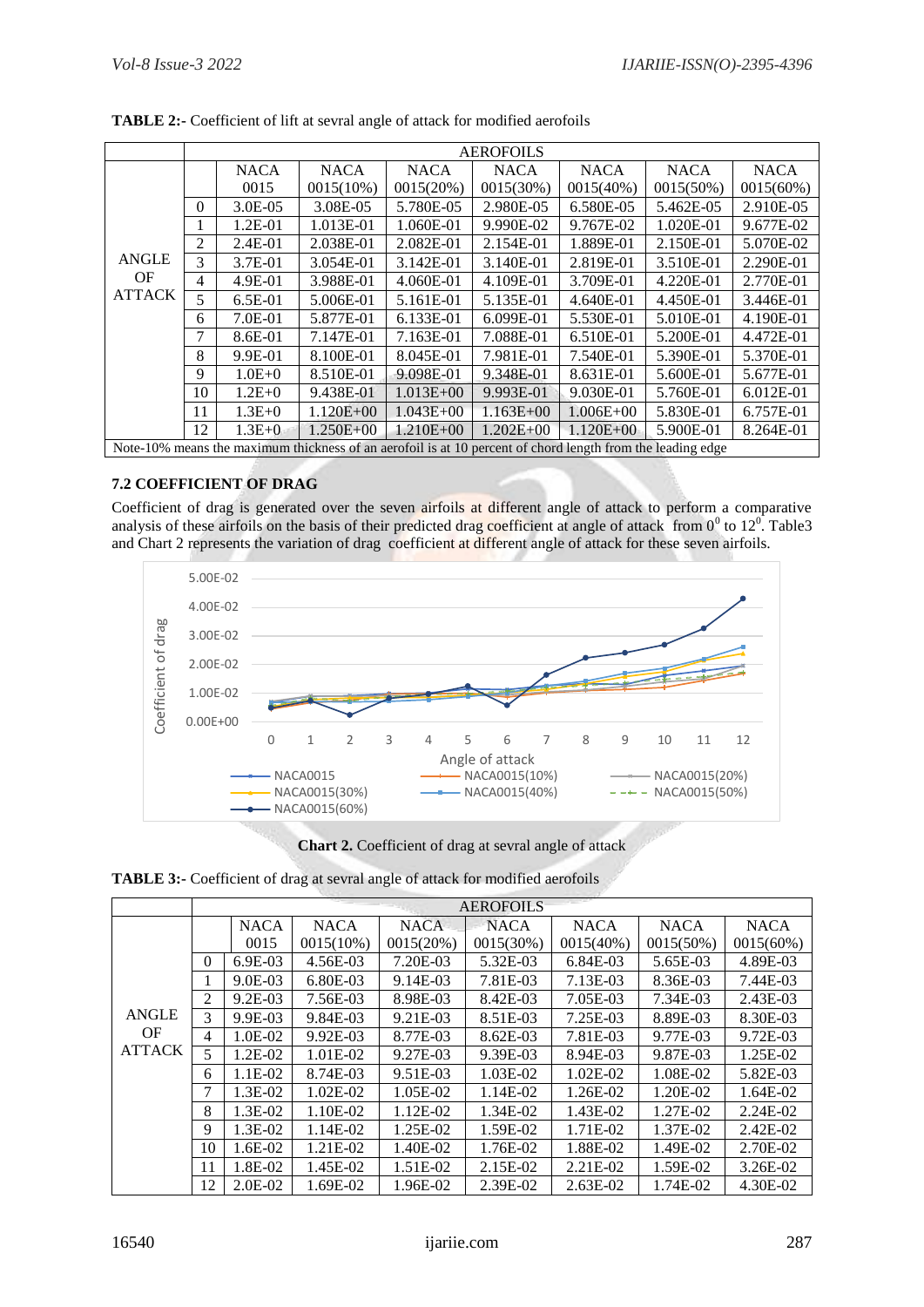#### **7.3 LIFT-TO-DRAG RATIO**

The higher value of this ratio is the most desirable factor for any wind turbine. The value of the lift-to-drag ratio can be increased either by increasing the value of the lift coefficient or by decreasing the value of the drag coefficient It can be seen from the chart 2 and chart 3, that the value of lift coefficient and drag coefficient increases monotonically from the angle of attack 00 to 120, but the value of lift-to-drag ratio may or may not increases monotonically. Table 4 and chart 3 shows the variation of lift-to-drag ratio for different modified aerofoils at different angle of attack.



**Chart 3.** Lift-To-Drag Ratio at sevral angle of attack

**TABLE 4:-** Lift-to-Drag ratio at sevral angle of attack for modified aerofoils

|                     | <b>AEROFOILS</b> |             |              |             |             |              |              |             |  |
|---------------------|------------------|-------------|--------------|-------------|-------------|--------------|--------------|-------------|--|
|                     |                  | <b>NACA</b> | <b>NACA</b>  | <b>NACA</b> | <b>NACA</b> | <b>NACA</b>  | <b>NACA</b>  | <b>NACA</b> |  |
|                     |                  | 0015        | $0015(10\%)$ | 0015(20%)   | 0015(30%)   | $0015(40\%)$ | $0015(50\%)$ | 0015(60%)   |  |
|                     | $\Omega$         | 0.0         | 0.0          | 0.0         | 0.0         | 0.0          | 0.0          | 0.0         |  |
|                     | 1                | 13.4        | 14.9         | 11.6        | 12.8        | 13.7         | 12.2         | 13.0        |  |
|                     | $\overline{2}$   | 26.2        | 27.0         | 23.2        | 25.6        | 26.8         | 29.3         | 20.9        |  |
| <b>ANGLE</b>        | 3                | 37.3        | 31.0         | 34.1        | 36.9        | 38.9         | 39.5         | 27.6        |  |
| OF<br><b>ATTACK</b> | 4                | 48.3        | 40.2         | 46.3        | 47.7        | 47.5         | 43.2         | 28.5        |  |
|                     | 5                | 56.0        | 49.6         | 55.7        | 54.7        | 51.9         | 45.1         | 27.6        |  |
|                     | 6                | 62.1        | 67.2         | 64.5        | 59.2        | 54.1         | 46.3         | 27.0        |  |
|                     | 7                | 67.1        | 70.1         | 68.0        | 62.1        | 51.7         | 43.3         | 27.2        |  |
|                     | 8                | 73.9        | 73.6         | 71.8        | 59.6        | 52.7         | 42.4         | 24.0        |  |
|                     | 9                | 76.7        | 74.6         | 72.9        | 58.8        | 50.6         | 40.8         | 23.5        |  |
|                     | 10               | 73.9        | 77.8         | 72.1        | 56.9        | 48.1         | 38.7         | 22.3        |  |
|                     | 11               | 71.0        | 77.2         | 69.2        | 54.0        | 45.6         | 36.7         | 20.7        |  |
|                     | 12               | 66.2        | 73.9         | 61.6        | 50.3        | 42.6         | 34.0         | 19.2        |  |

#### **8. CONCLUSION**

The best aerofoil design for (L/D) ratio are shown as following:-

- At  $1^\circ$  AOA is Design 1 (10% of Chord);
- At 2° AOA is Design 5 (50% of Chord);
- At 3° AOA is Design 5 (50% of Chord);
- At 4° AOA is original NACA 0015.
- At 5° AOA is orignal NACA 0015.
- At 6° AOA is Design 1 (10% of Chord),
- $\bullet$  At 7° AOA is Design 1 (10% of Chord),
- At 8° AOA is original NACA 0015,
- At 9° AOA is original NACA 0015,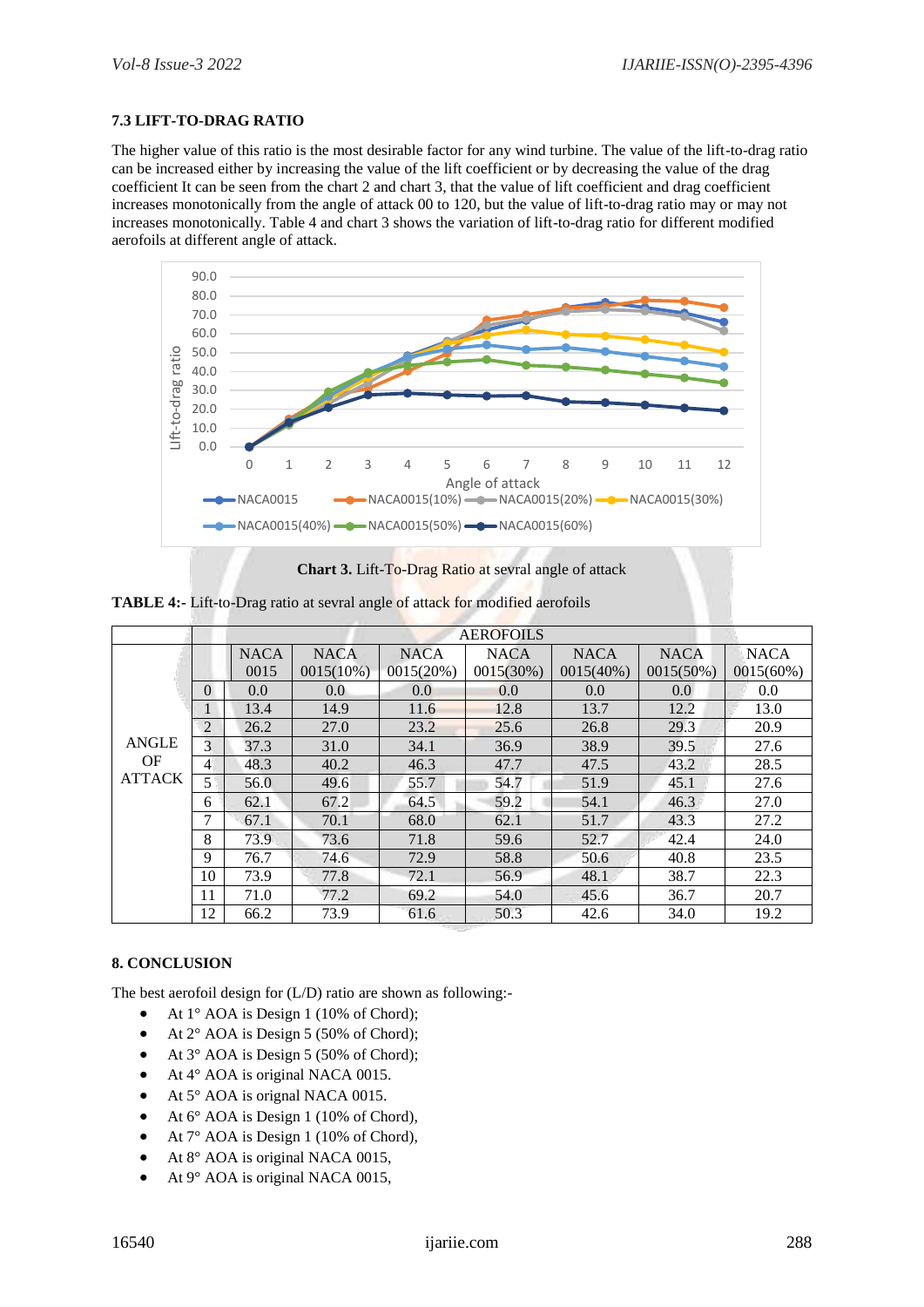- At  $10^{\circ}$  AOA is Design 1 (10% of Chord),
- At 11° AOA is Design 1 (10% of Chord),
- At 12° AOA is Design 1 (10% of Chord).

Among all these results, Design 1 with a maximum thickness at 10% of Chord length from the leading edge has been the best suitable aerofoil for use in turbines as it has a High (L/D) ratio at 10° of the angle of attack i.e. 77.8, and a better pressure gradient. Figure 5 and figure 6 show its pressure and velocity distribution around the aerofoil at 10° of the angle of attack respectively.



**Figure 6**. Velocity distribution of naca0015(10%) at 100 angle of attack